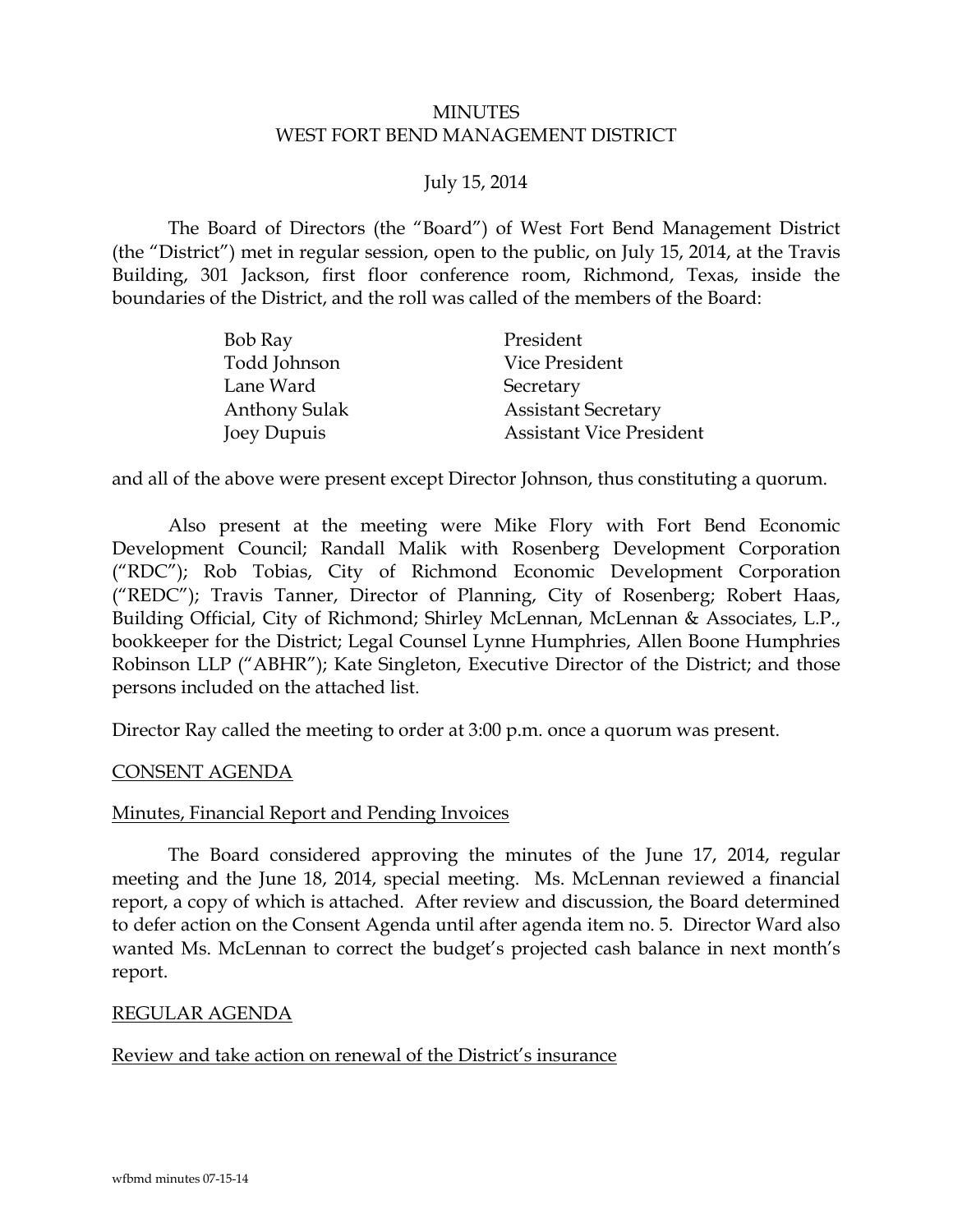Ms. Singleton stated the District's insurance policy is up for renewal effective September 14, 2014. Ms. Singleton reviewed the renewal proposal for the District's insurance policies from SIG/McDonald & Wessendorff. After review and discussion, Director Dupuis moved to renew the District's insurance with SIG/McDonald & Wessendorff as presented. Director Sulak seconded the motion, which passed by majority vote, with Director Ward recusing himself from discussion and abstaining from voting. The Board then returned to the consent agenda.

#### CONSENT AGENDA, CONTINUED

After returning to the consent agenda, Director Dupuis moved to approve (1) the minutes of the June 17, 2014, regular meeting; (2) the minutes of the June 18, 2014, special meeting; and (3) the financial report, including payment of the bills. Director Sulak seconded the motion, which passed by majority vote, with Director Ward abstaining.

#### REGULAR AGENDA, CONTINUED

#### Comments from the Public

There were no comments from the public.

#### Amend Fiscal Year 2014 Budget

Ms. McLennan stated she will change the budget to reflect a change in cash projections for the District's fiscal year ending September 30, 2014. Director Sulak then suggested Ms. Singleton amend the District's cell phone contract to include additional minute usage to reduce the monthly cost.

Activity within the District, including permits under review issued and closed since the last meeting including signs, variance requests, and enforcement of standards (Travis Tanner-Rosenberg; and Robert Haas-Richmond)

Mr. Tanner stated he had no variances for discussion. He updated the Board on development in Rosenberg. Director Ray stated Trimart is about to break ground. He said the business is not within the area subject to Standards but is willing to work with the District and adhere to the District's Standards. Director Ray and Mr. Tanner noted the Chevron gas station in Rosenberg on Highway 90A also voluntarily adhered to the District's Standards.

Mr. Haas stated he had no variances.

Ms. Singleton then updated the Board on new developments in the River Pointe Center.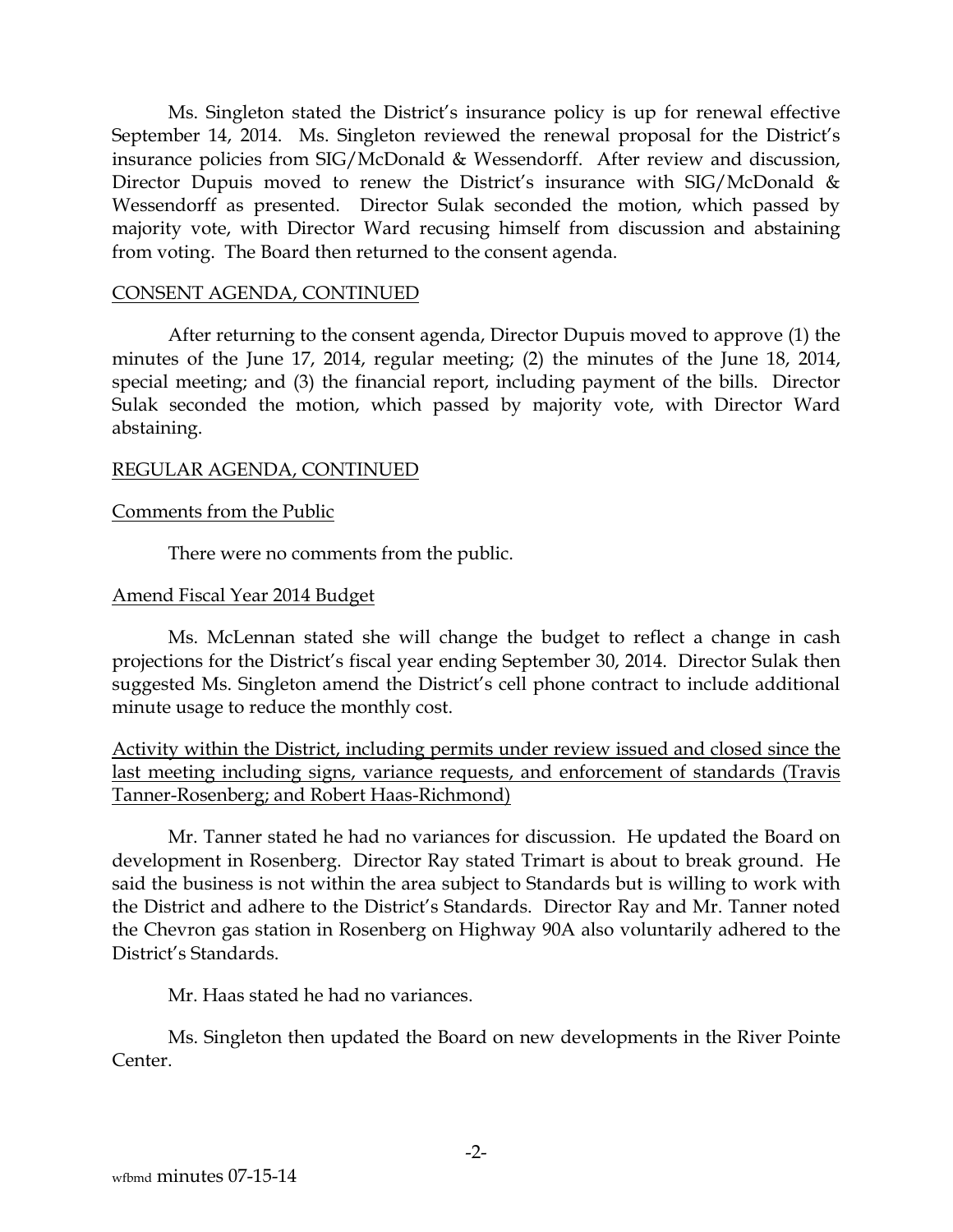Review and take action to amend the District's Standard to accommodate new Rosenberg and Richmond sign ordinances and adopt Resolution Adopting Amendment to Recodified Architectural And Landscaping Standards And Guidelines

 Ms. Humphries reviewed the Resolution Adopting Amendment to Recodified Architectural and Landscaping Standards and Guidelines. The Board clarified that the Cities' ordinances control signage within the District with regard to size, height, and square footage. Following review and discussion, Director Dupuis moved to adopt the Resolution Adopting Amendment to Recodified Architectural and Landscaping Standards and Guidelines, and direct that the Resolution be filed appropriately and retained in the District's official records. Director Ward seconded the motion and it carried by majority vote, with Director Sulak voting no based on his belief that the size is too large and will have a negative impact on adjoining properties; however, he applauded the efforts of the Board and two Cities to cooperate on this point. Director Ray stated the District has been working with the two Cities on signs for years and is very pleased that today the District had adopted this change to its Standards. Director Ward stated he agreed with Director Ray's comment.

## Review appointments and receive Committee Reports

a. Standards Committee

There was no discussion on this agenda item.

b. Highway 90A Corridor

Ms. Singleton stated Michelle Leach was unable to attend the July Board Meeting but wants to schedule an initial meeting with representatives of the other corridors to discuss overall goals and coordinating activities.

c. Schedule initial committee meetings

There was no more discussion on scheduling initial committee meetings.

# Report and comments from Advisory Board members

There was no discussion on this agenda item.

# Report from Directors and District Consultants Regarding Events and Activities Attended During the Month

There were no reports from Directors or Consultants regarding attendance at events or activities.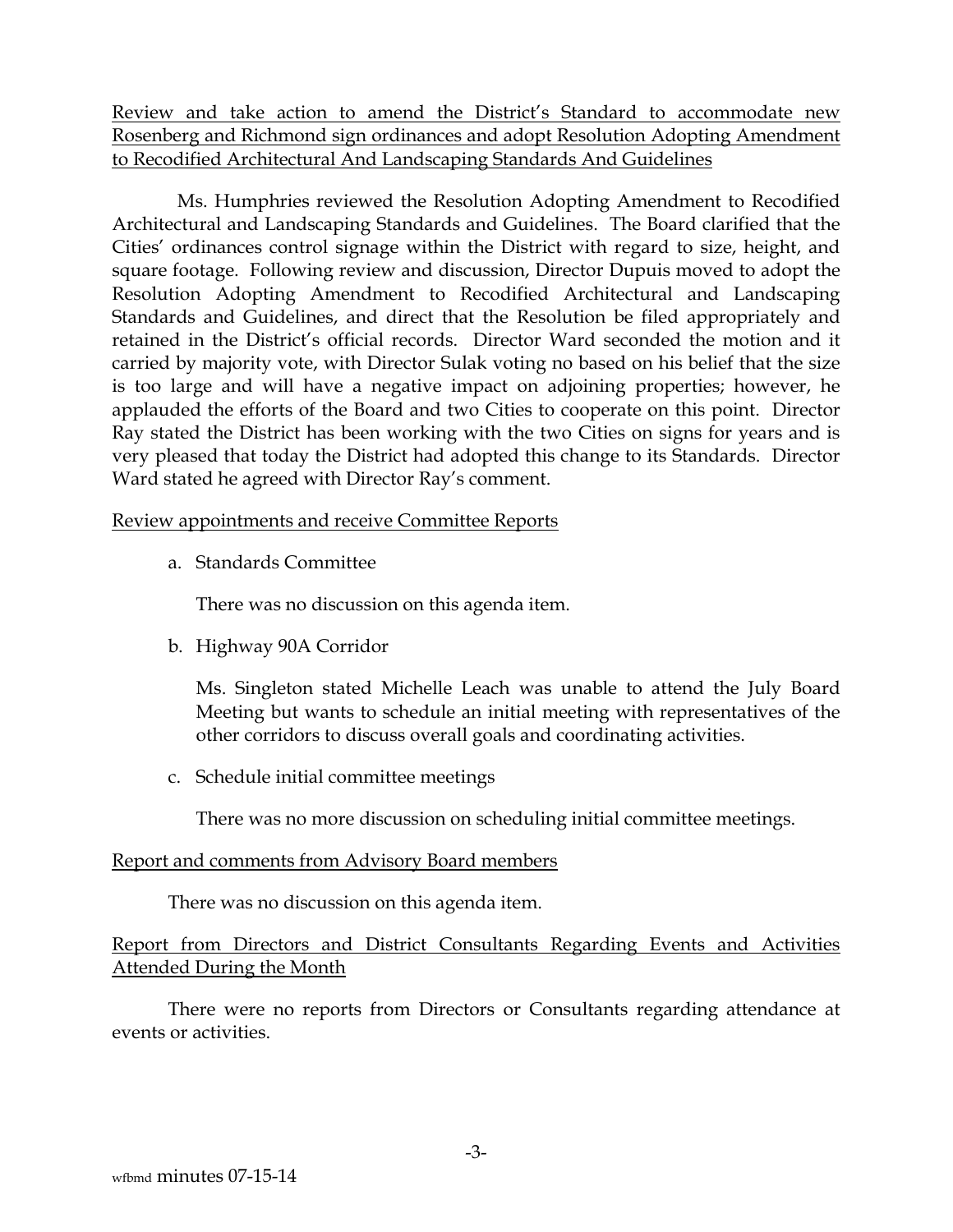# Executive Director reports and leads discussion on outstanding and pending District business

a. Update and possible action on Wayside Horns cost and installation for railroad horn noise.

Ms. Singleton reviewed additional information on costs related to Wayside Horns from two companies who make and install these horns. She stated there are four crossings of the BNSF railroad proposed for installation. Director Ward stated he wants "all in" cost comparisons. Discussion ensued regarding the proposals, insurance requirements, and experience with BNSF. Mr. Tobias stated the City of Richmond and the REDC are supportive of quiet zones and railroad noise reduction.

b. Report and possible action on hiring a consultant to update the District's website.

Ms. Singleton presented proposals to update the District's website. After review and discussion, and input from Mr. Tobias on whom the City of Richmond uses for its website design, the Board concurred to review websites and provide additional information to Ms. Singleton.

c. Goals for 2014-2015.

Ms. Singleton said she received suggested goals from Directors Dupuis and Sulak, which include securing funding, awareness, prioritizing and implementing projects and adopting standards for all corridors. Director Ward requested that Ms. Singleton and the bookkeeper work on the 2015 fiscal year budget for the August meeting, and that the Board conduct Ms. Singleton's evaluation and provide feedback in executive session in August. He added that Highway 90A is the number one priority. Ms. Humphries stated she agreed with prioritizing projects and implementing them and that Way Side Horns and Highway 90A would be her two priority projects.

d. Report and possible action on developing and purchasing temporary signs for projects approved by the Board

Ms. Singleton presented proposals for signs for development projects. Mr. Ray suggested additional sign companies located in Rosenberg. Director Dupuis suggested something more substantial for construction projects. Ms. Singleton stated she will bring additional information to the next meeting.

e. Report and possible action on landscape plans for Highway 59/69 and FM 762.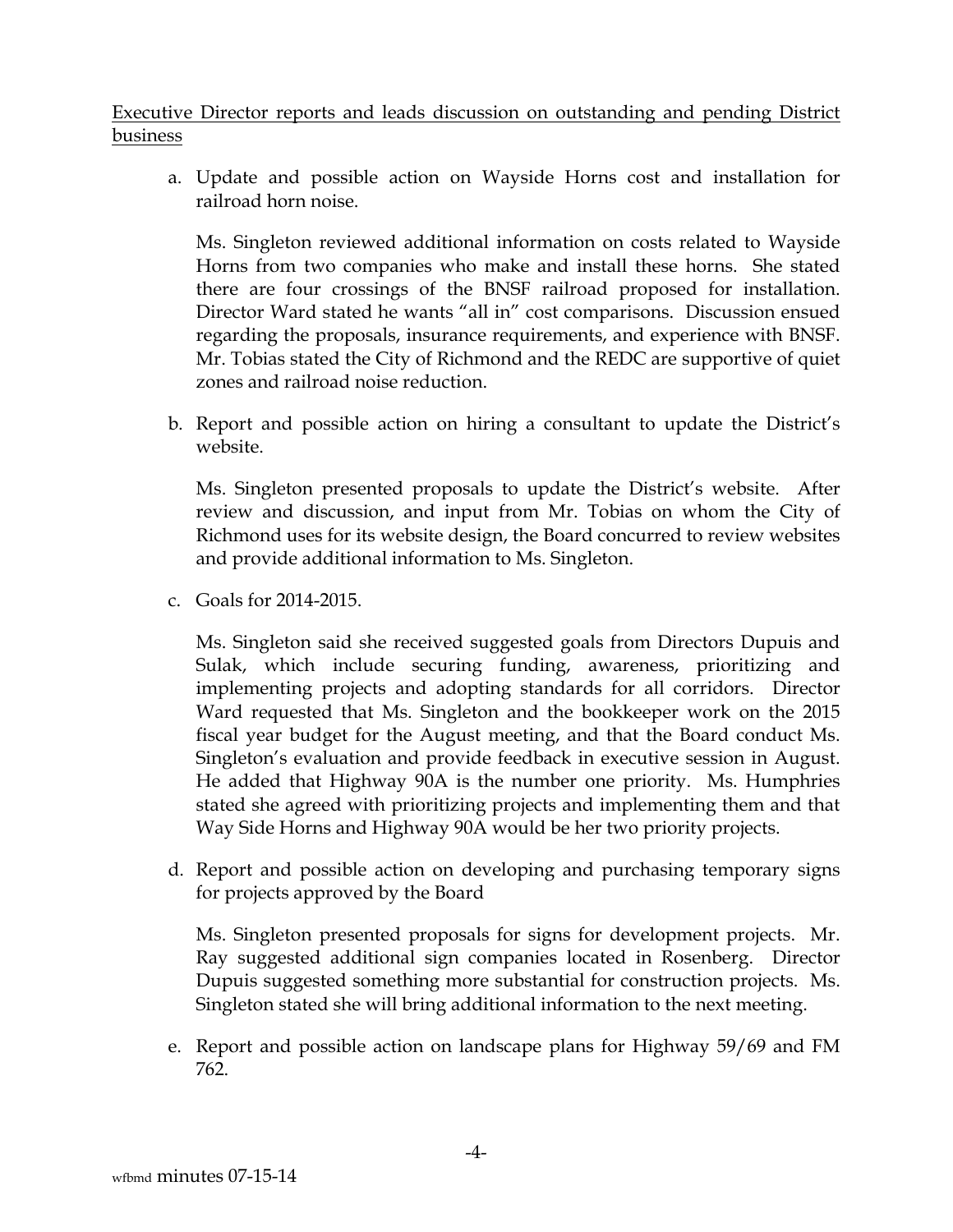<span id="page-4-0"></span>Ms. Singleton presented a letter from Fort Bend County Judge Hebert's office about the landscape amenity improvements at Highway 59 and FM 762, a copy of which is attached.

f. Report and possible action on participation in the Fort Bend Herald Showcase ("FBHS") edition.

Ms. Singleton presented information on the FBHS edition. After discussion, Director Sulak moved to approve participation. Director Ward seconded the motion, and the motion carried unanimously.

g. Update on Livable Centers Grant ("LCG").

Ms. Singleton said the Houston-Galveston Area Council Board selected Morrison Architects for the LCG. Ms. Singleton said the project will begin in September. Mr. Tanner and Mr. Malik discussed the project. Mr. Malik discussed RDC funding for the project.

#### Report from Directors and District Consultants, Continued

Ms. Humphries suggested the District make a presentation to the Cities of Rosenberg and Richmond about what other Management Districts can do. Discussion ensued regarding ideas for presenting information about the District, its projects and other Districts. Discussion ensued regarding how a Tax Increment Reinvestment Zone and the District could combine efforts to redevelop and beautify Richmond.

## Adjournment

Director Ward moved to adjourn the meeting. Director Dupuis seconded the motion, which carried unanimously.

> Lane Ward **Secretary** West Fort Bend Management District

(SEAL)